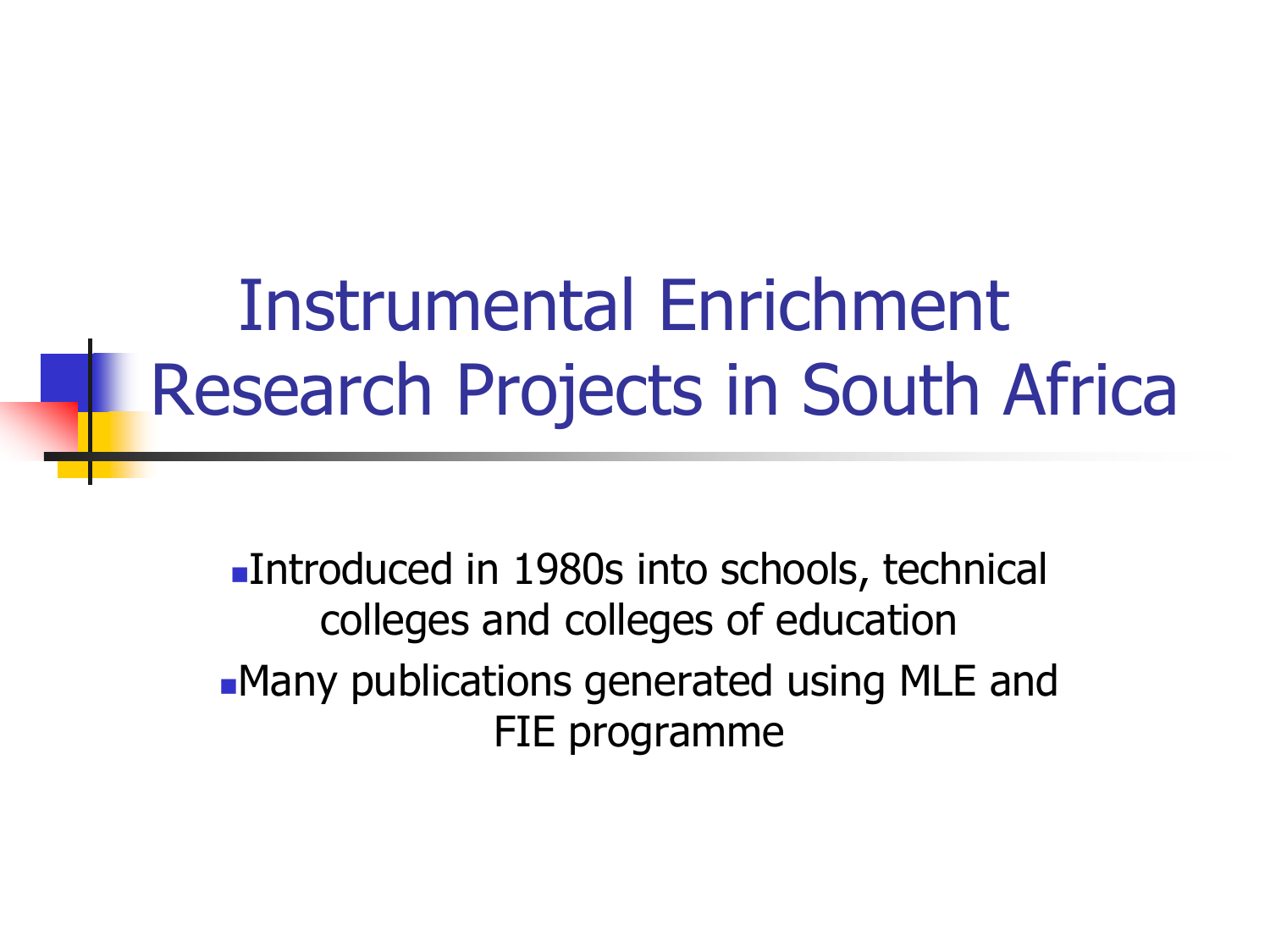# THE PROGRAMME: 2 PARTS

- 1. Instrumental Enrichment Basic: for ages 3-8 and anyone of any age with serious disabilities.
- 2. Instrumental Enrichment Standard: for age 9 and up, through adult.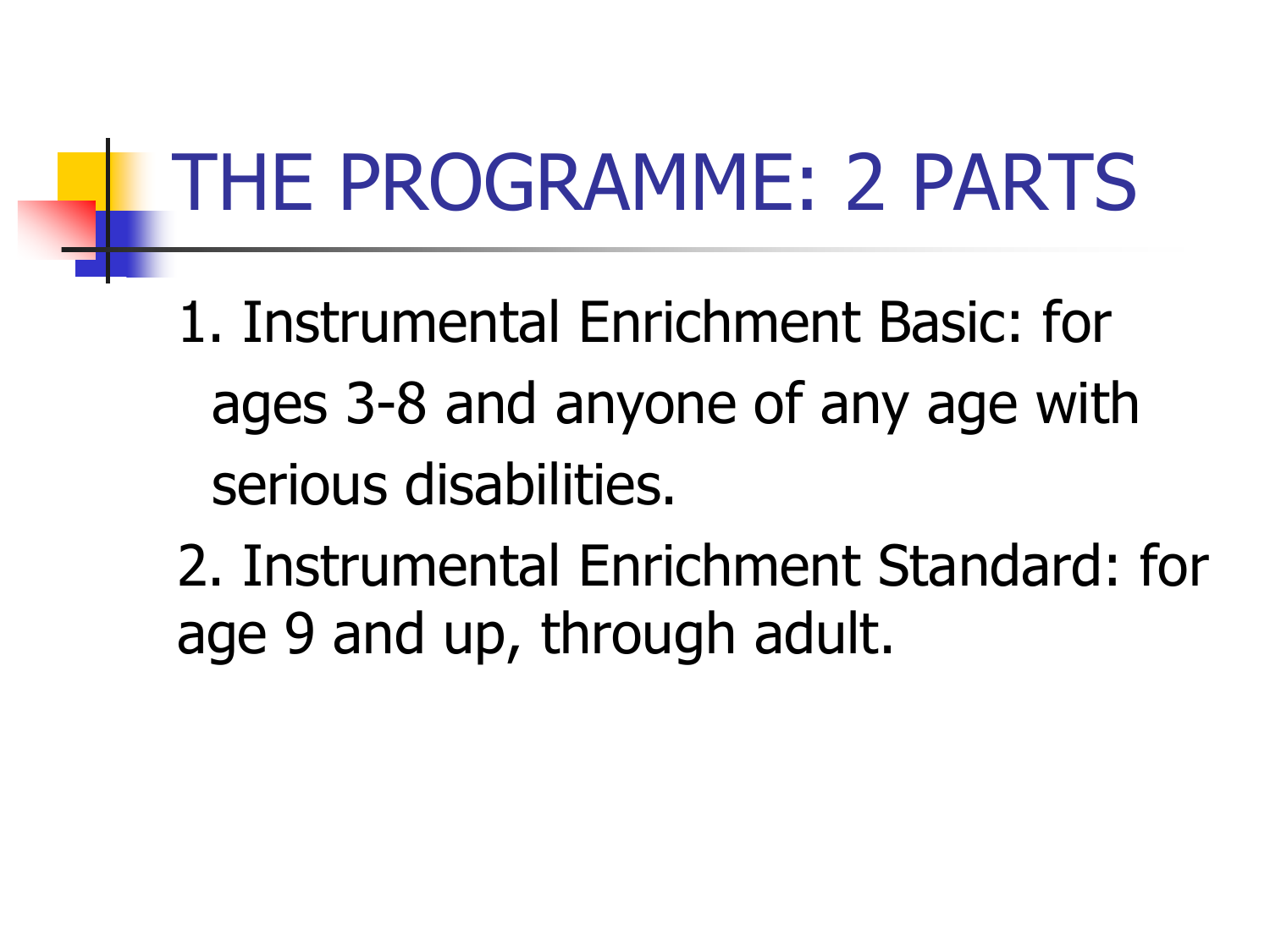## FIE BASIC:10 Instruments

Tri-Channel Learning Know and Identify Compare and Discover Orientation in the Absurd Space Identifying Emotions Empathy Finding Patterns Preventing Unit to Group Violence Reading Comprehension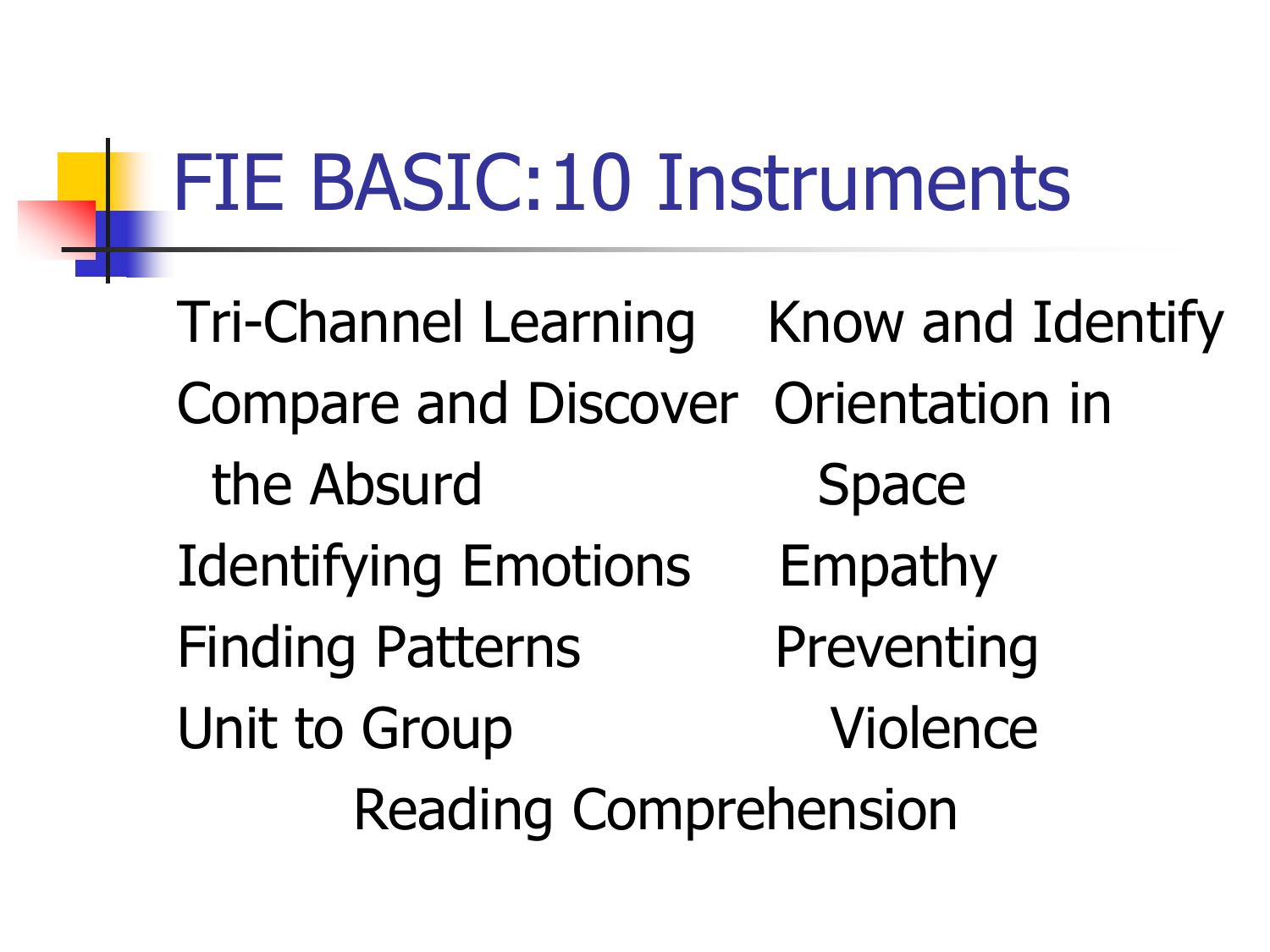#### FIE Standard:14 Instruments

ORIENTATION IN PROGRESSIONS COMPARISONS VERBAL LOGIC CATEGORISATION SYMBOLIC LOGIC UNDERSTANDING SYNTHESIS ABSURDITIES

FINDING PATTERNS CREATING INSTRUCTIONS ORIENTATION IN ANALYTIC PERCEPTION PERSONAL SPACE TIME RELATIONSHIPS GEOGRAPHIC SPACE HIERARCHICAL RELATIONSHIPS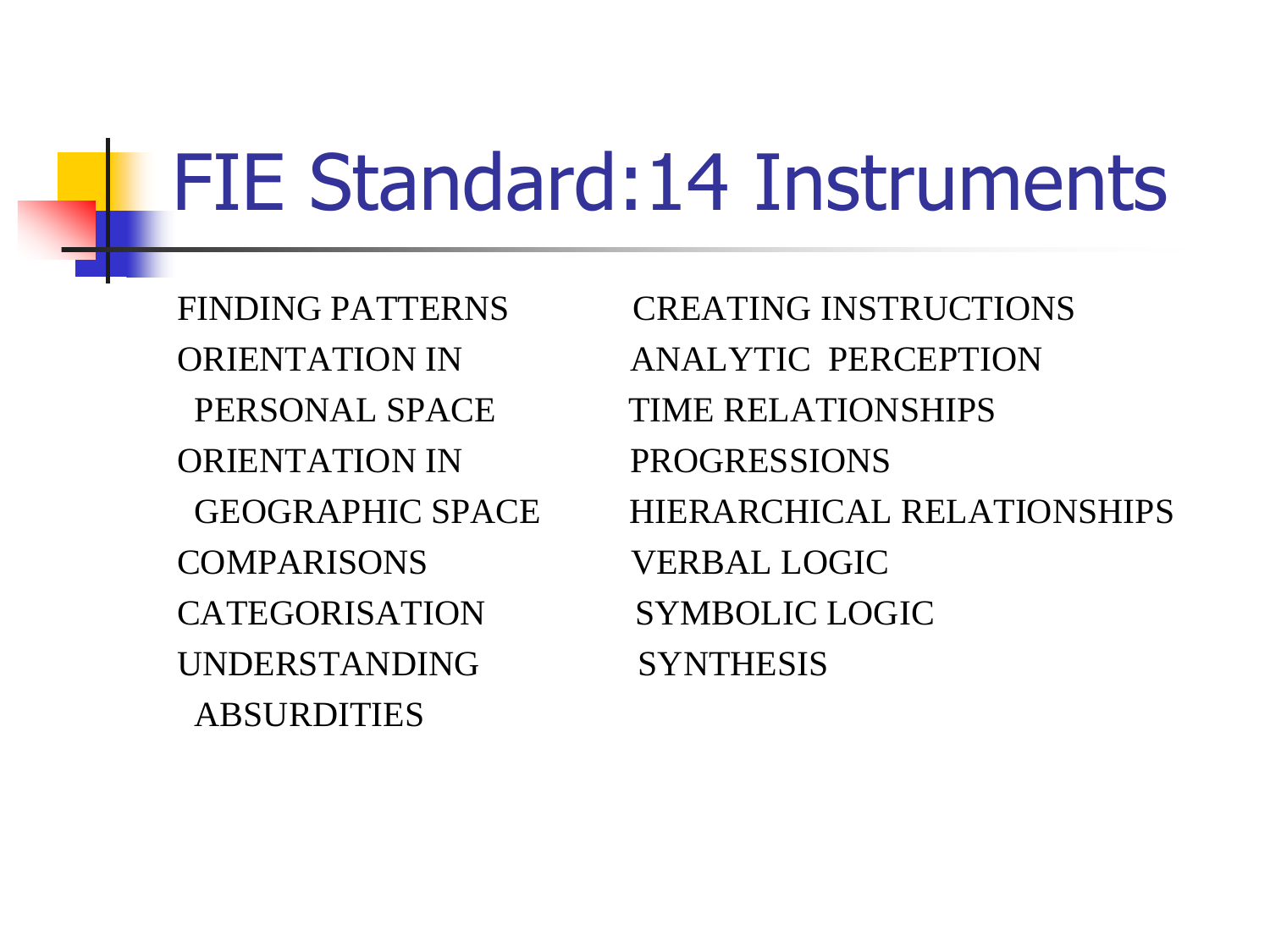### THREE BASIC PROCESSES

#### MEDIATION OF THE TASK

#### METACOGNITIVE REFLECTION

#### APPLICATION TO ACADEMIC SUBJECTS, THE WORKPLACE, SOCIAL LIFE, FAMILY LIFE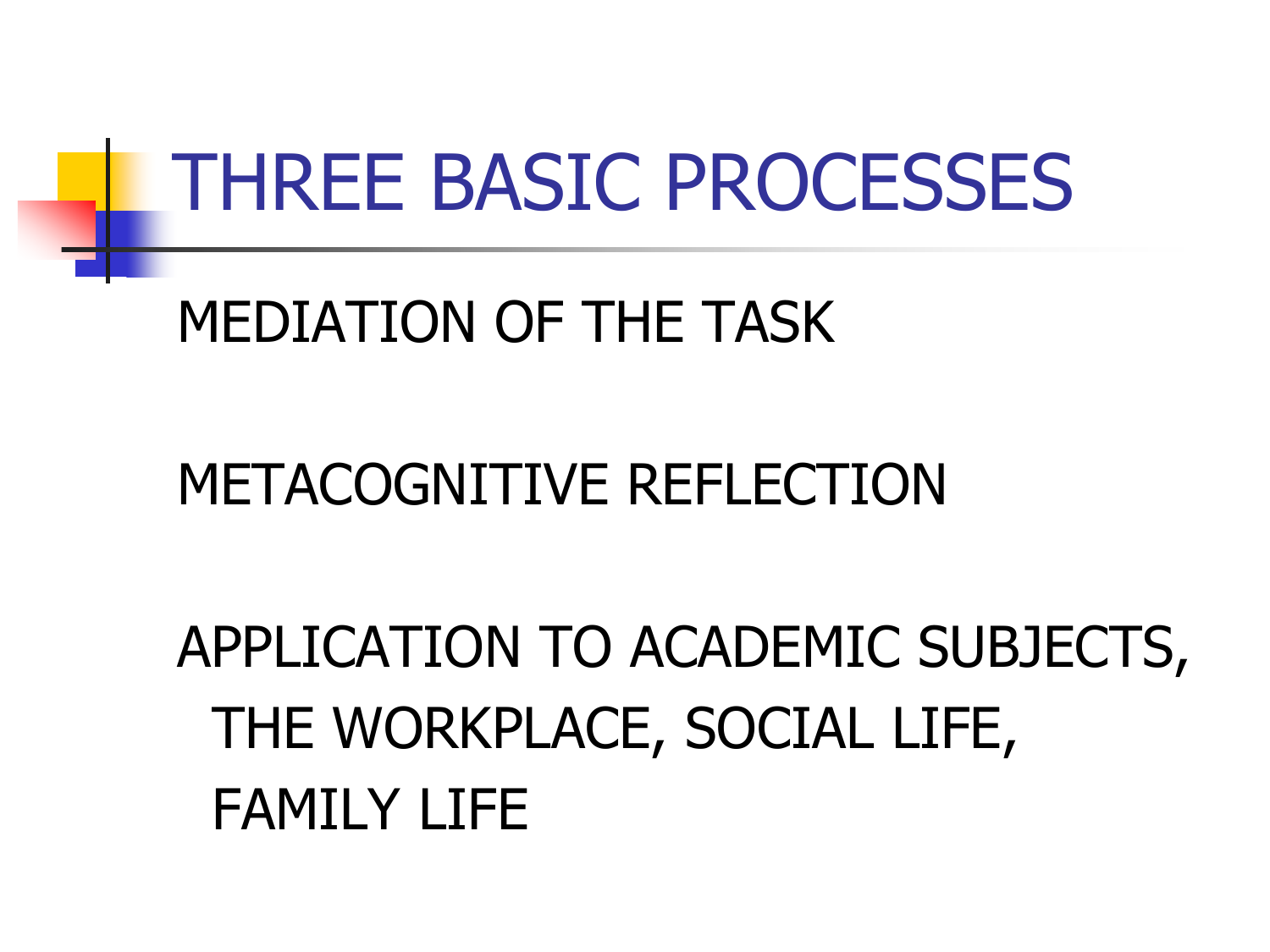#### SOUTH AFRICA

#### IMPLEMENTATIONS and RESEARCH AND EVALUATION STUDIES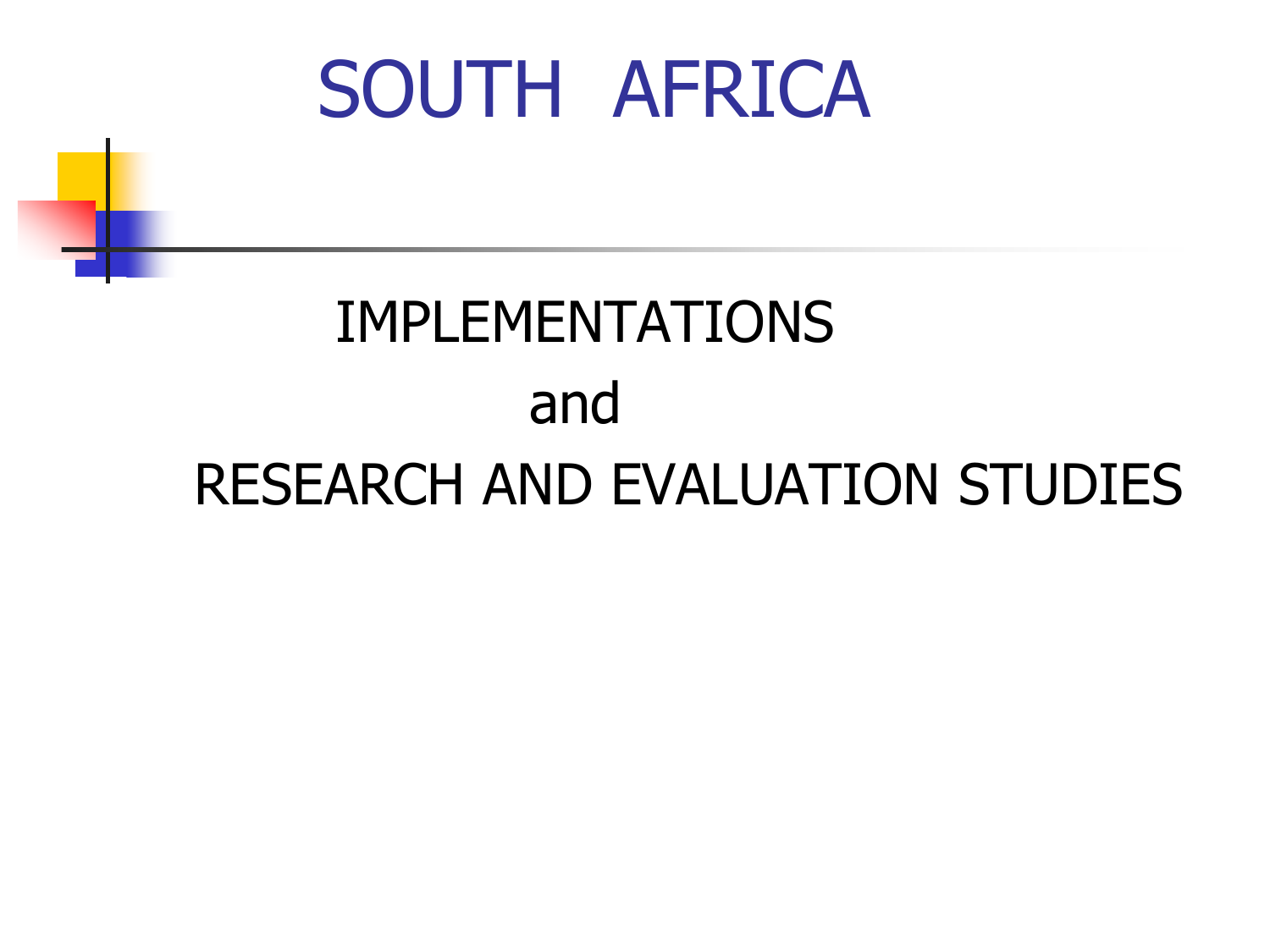#### IE Research Projects

- **IF In 1980's Careers Education Foundation South Africa** – Prof. Willie Rautenbach
- Technical High School Systemic approach by introducing FIE programme and lessons into the curriculum and technical subjects
- **Infusion of principles and concepts into regular** curriculum
- **Effects: Graduate students proved to be more** successful in the workplace when compared to other applicants

(Levy, 1995)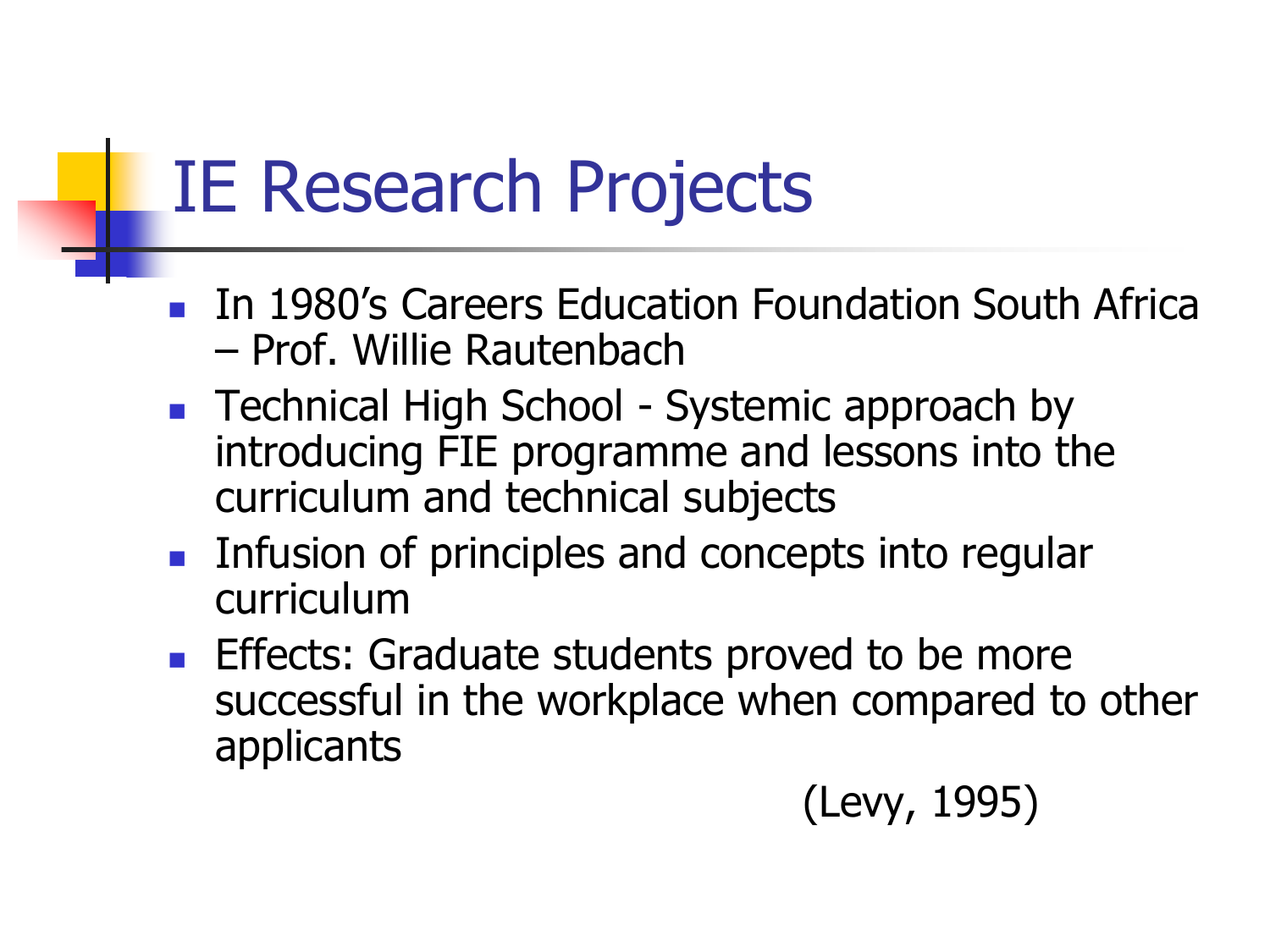Wits University Cognitive Research Programme – Prof. Mervyn Skuy

- **IF programme for disadvantaged gifted learners in** Soweto (Skuy, Mentis, Arnott and Nkwe, 1990 , 1992)
- **Colleges of Education. FIE training for Pre-service** teachers from historically disadvantaged communities; (Skuy, Lomofsky, Green and Fridjhon, 1993), Osman, 1995)
- **FIE groups in above studies showed positive gains** over the control groups.

After 1994 Colleges merged with Universities, and programmes ended.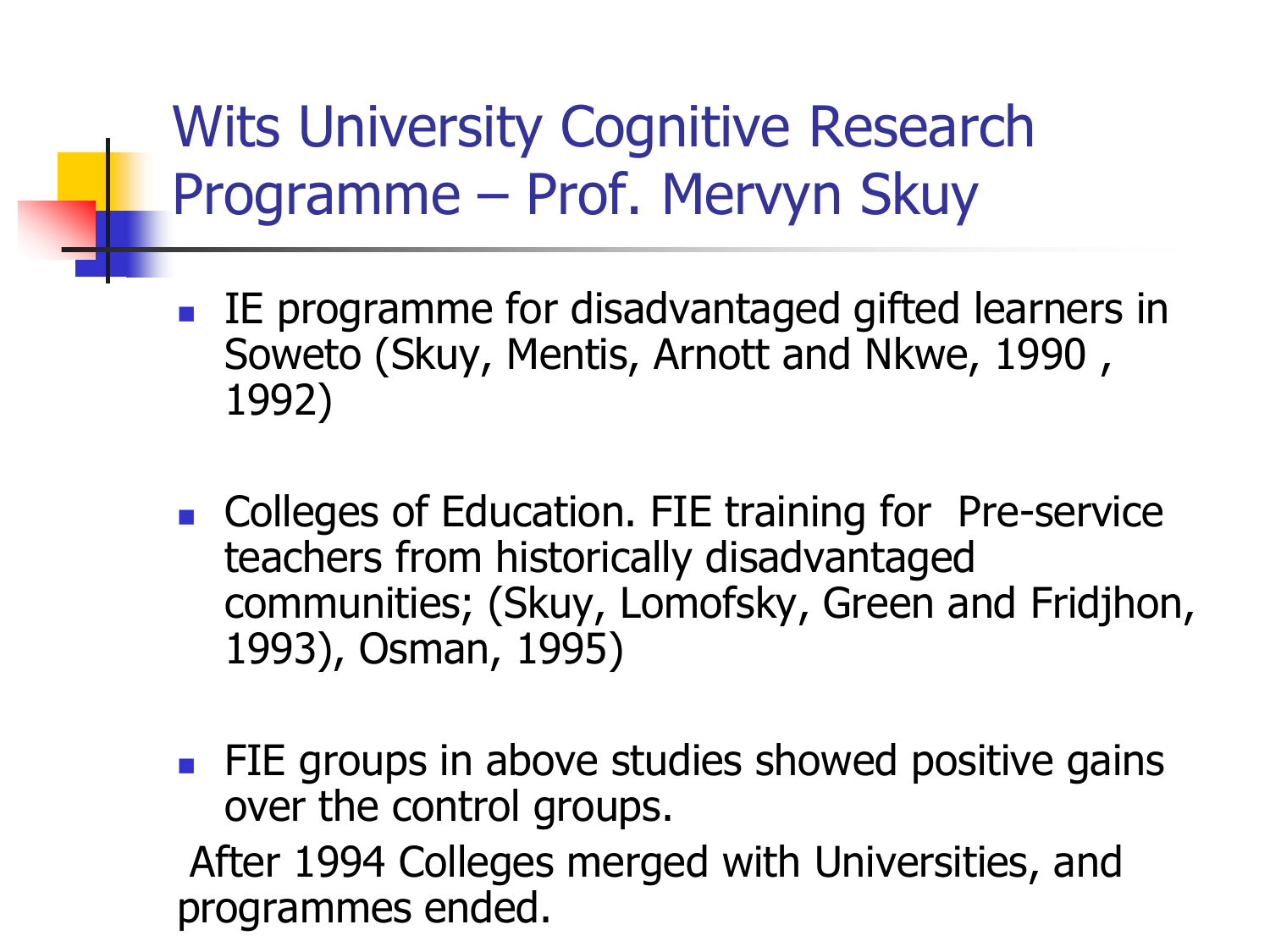## FIE research in S.A. schools

- Schools in mining communities (Skuy, Mentis, Mentis and Fridjhon, 1995). Four different cultural groups showed positive gains in selfconfidence and cognitive and scholastic skills
- **Four schools in Western Cape by UWC and** Wits researched FIE as a vehicle for OBE with positive outcomes for teachers and learners
- (Skuy, Lomofsky,Young, Ajam and Fridjohn (2001)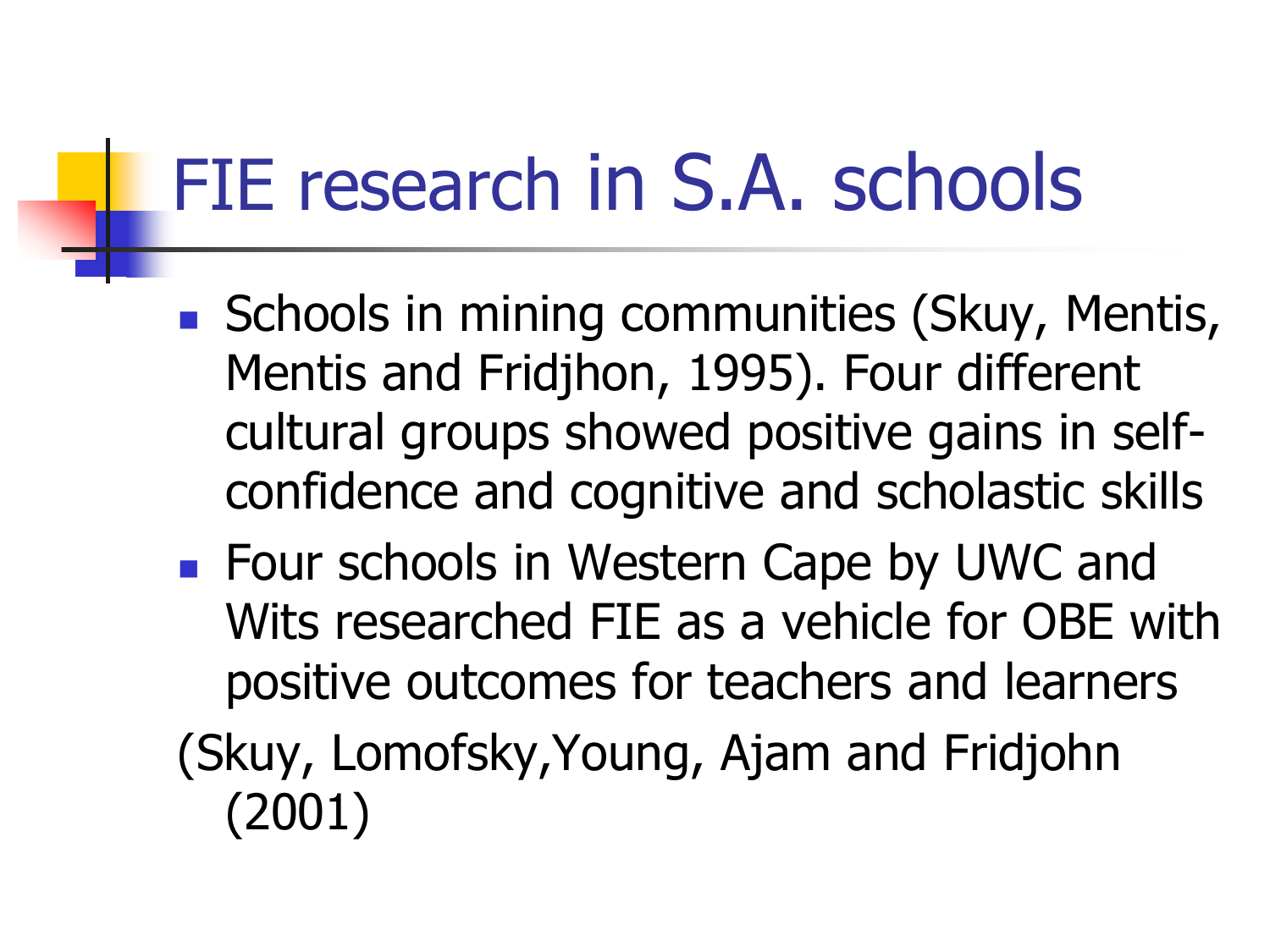**JOHANNESBURG: A South African study** examined 200 **10**th and **11**th grade students in a Black suburb of Johannesburg. One third of the group had IE and a conventional enrichment program; a second group received a combination of IE and a creativity program; a third group received only the conventional enrichment. After 2 years,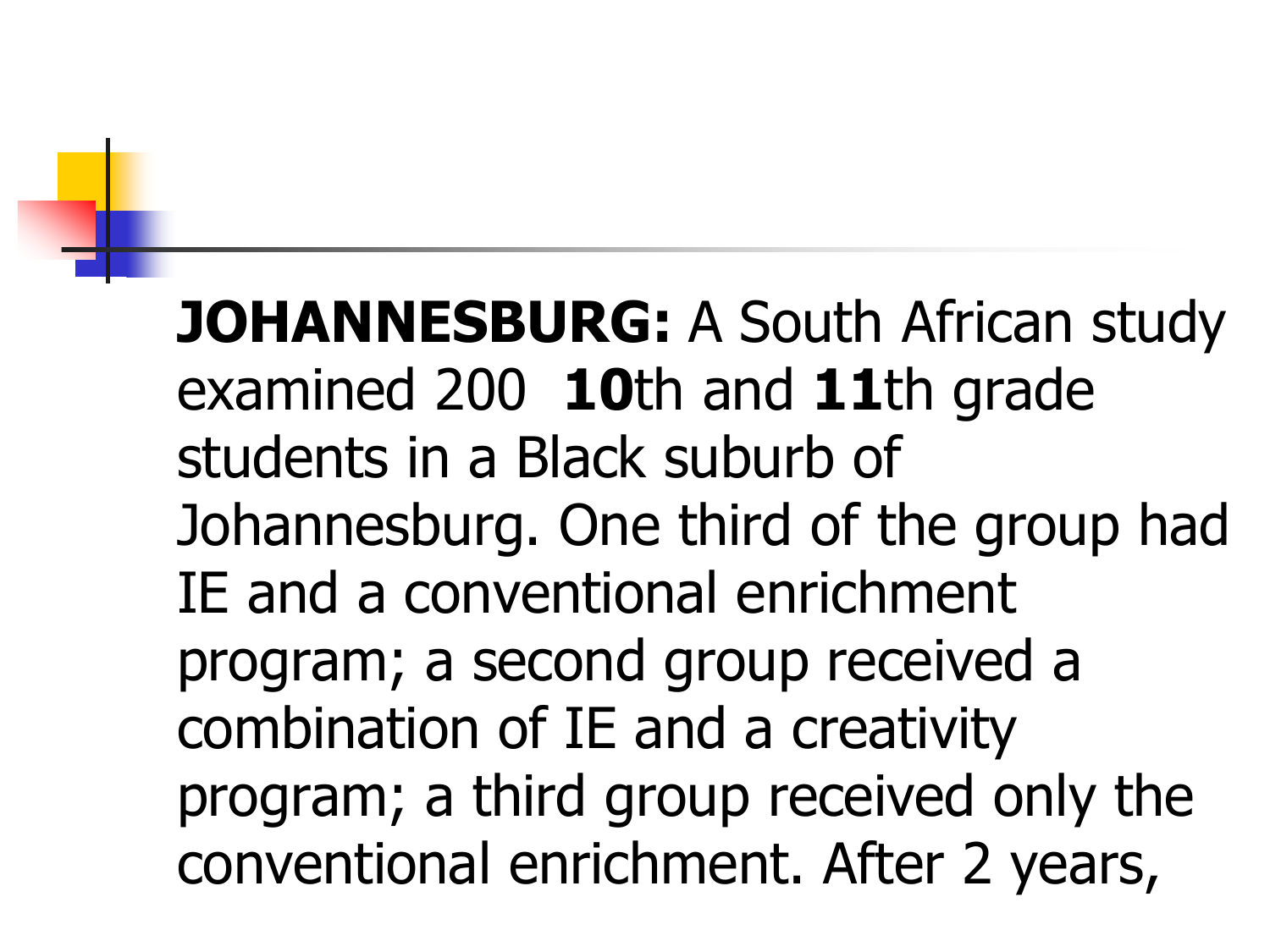# Johannesburg, cntd.

results indicated superiority of both the first and second (IE) groups over the control group on cognitive, creative, and socio-emotional measures. A statistically significant difference in favor of both IE groups was also found on the Similarities sub-test of the WISC-R Test (Skuy, et al., 1994).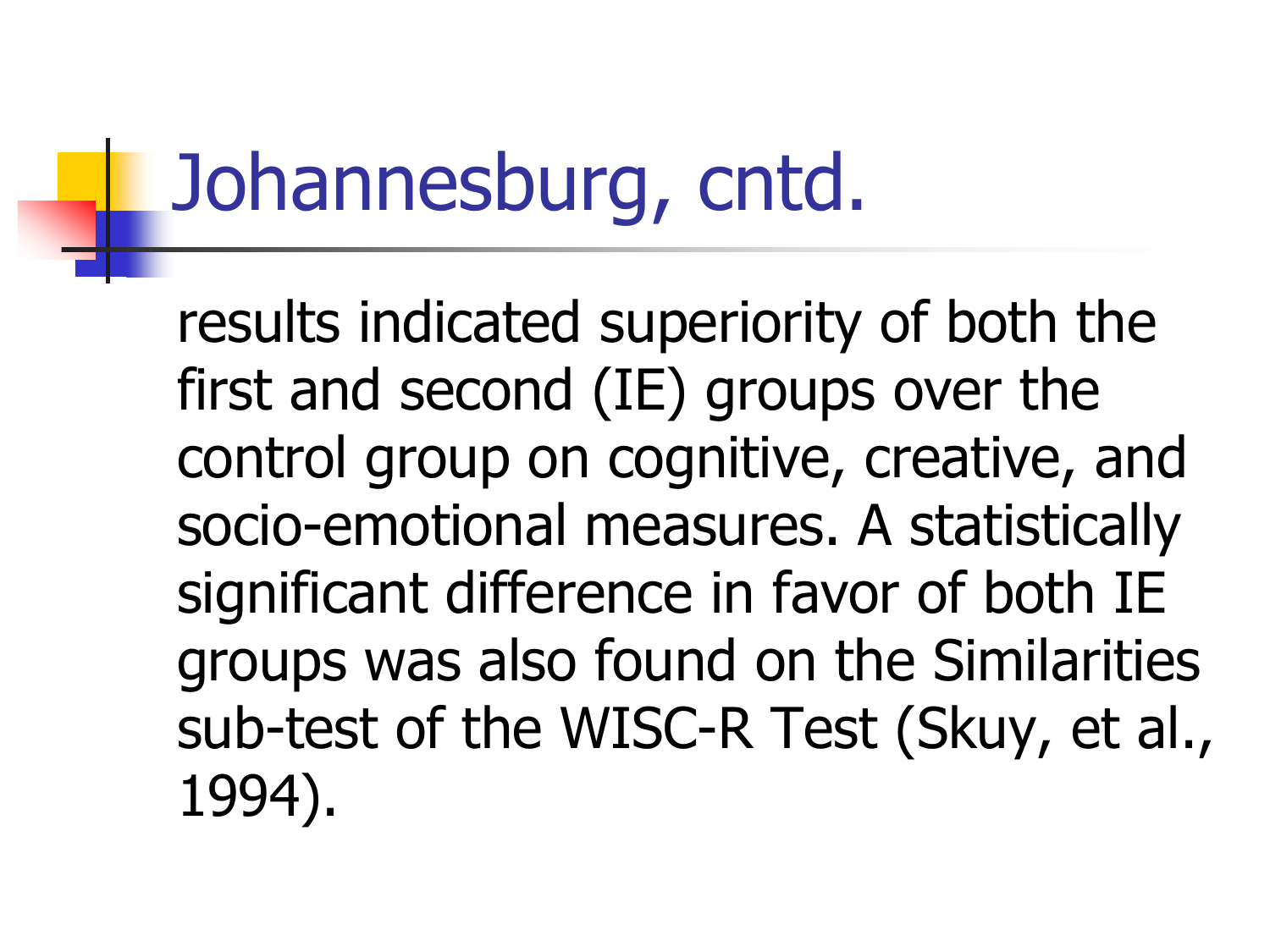Research Project in Curriculum 2005 – WCED Curriculum Services Directorate 1998 - 2002

- **FIE was one of several approaches in an** action research programme (Lomofsky and Young, 1993)
- **Class teachers trained in MLE and cognitive** approaches.
- **Innovative classroom programmes**
- **Positive changes in teacher attitudes towards** underachieving learners
- **Published book "Better thinking, better** learning".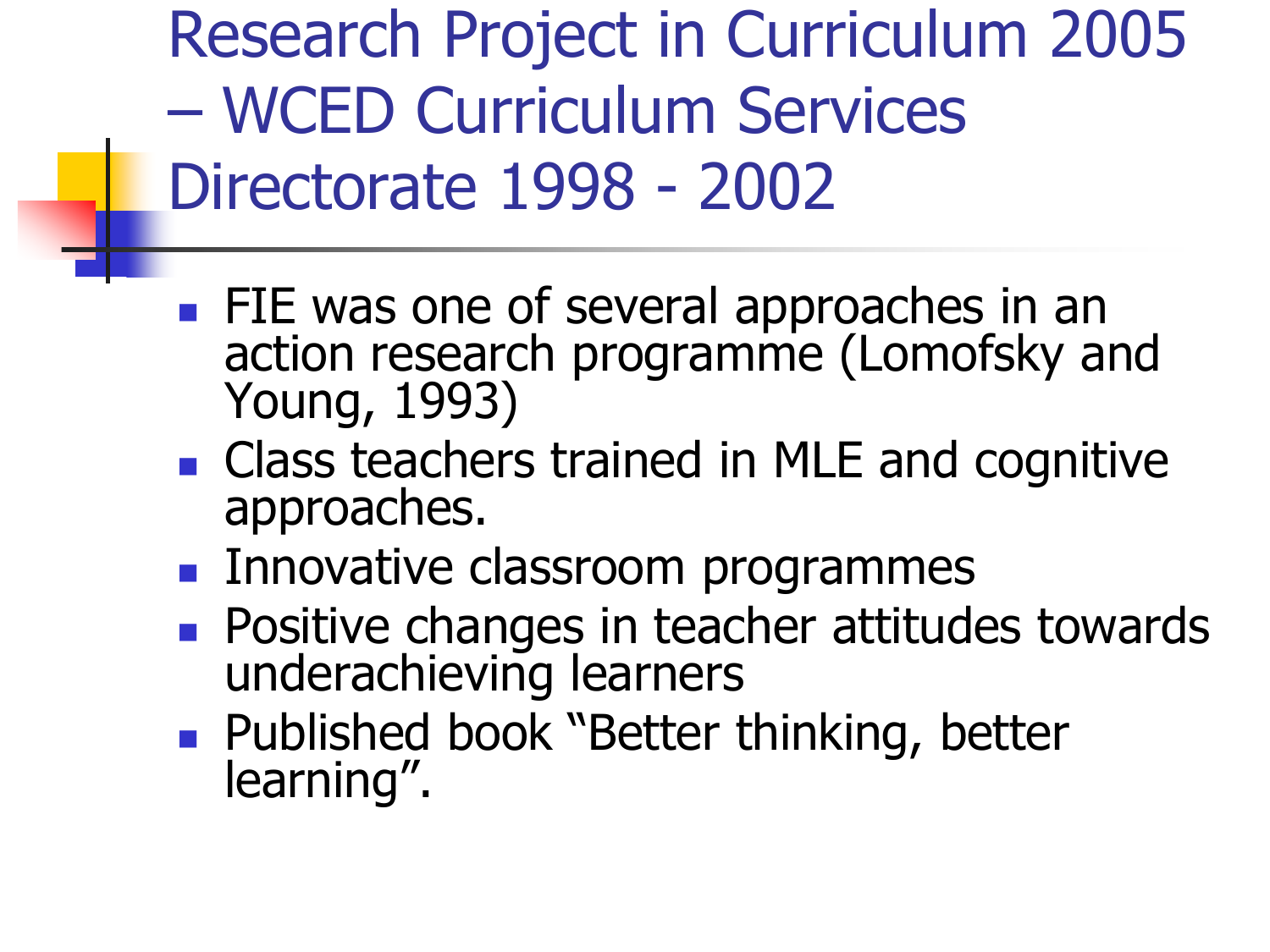#### 2008 – 2010 SSETA Project

- **Trained 600 people in FIE**
- **Ficangle From business and industry**
- **Teachers in mainstream and ELSEN** primary schools
- 22 teachers in High Schools for Skills
- **FIE trainers followed up with classroom** visits to schools for over a year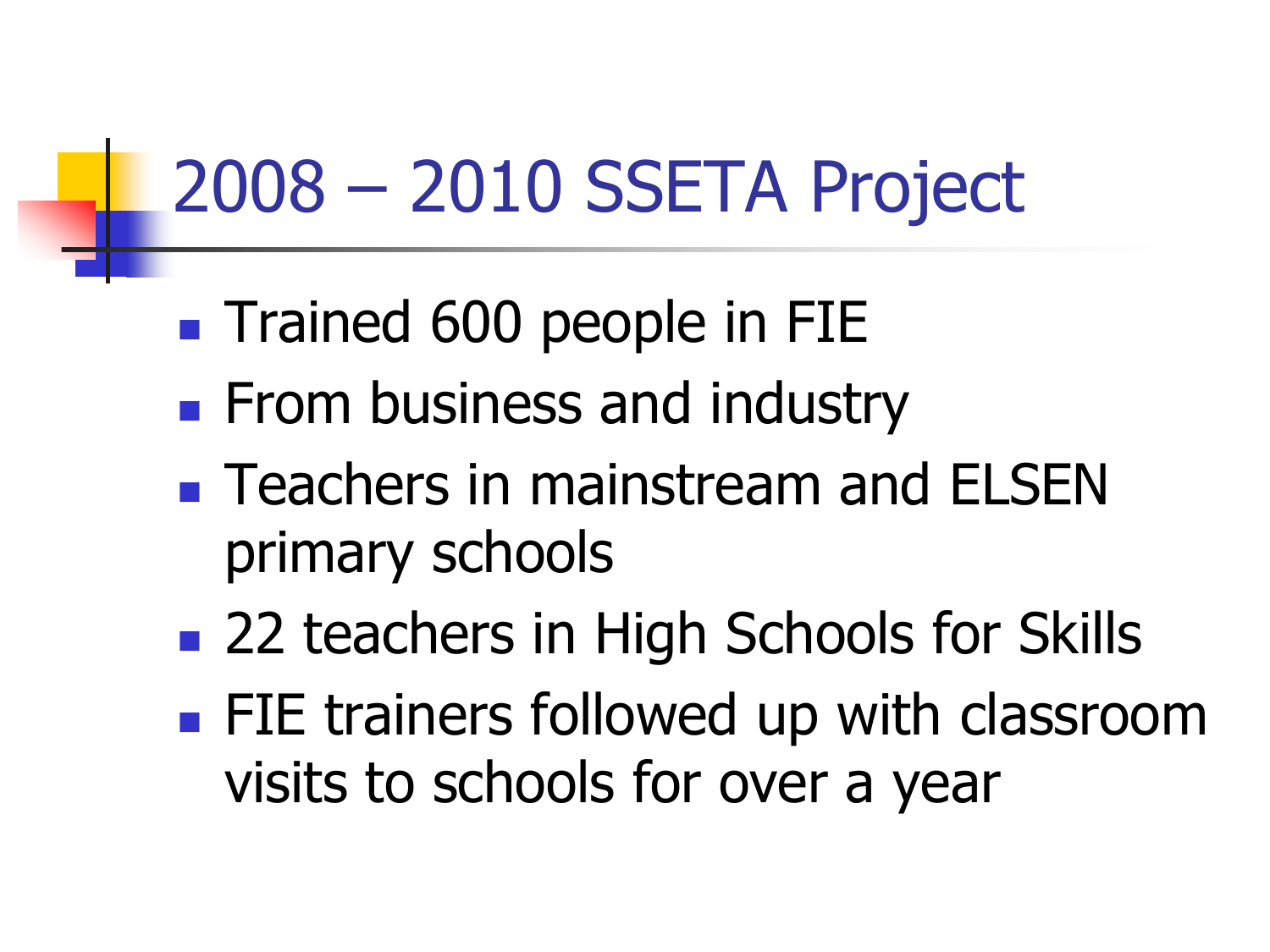## FIE Effects on Educators, S.A.

Two researchers in South Africa conducted a study through testing and narratives to determine the extent to which 24 prospective Mathematics educators at a South African university possess cognitive skills, and to establish the potential of the FIE programme to improve those skills. Results showed that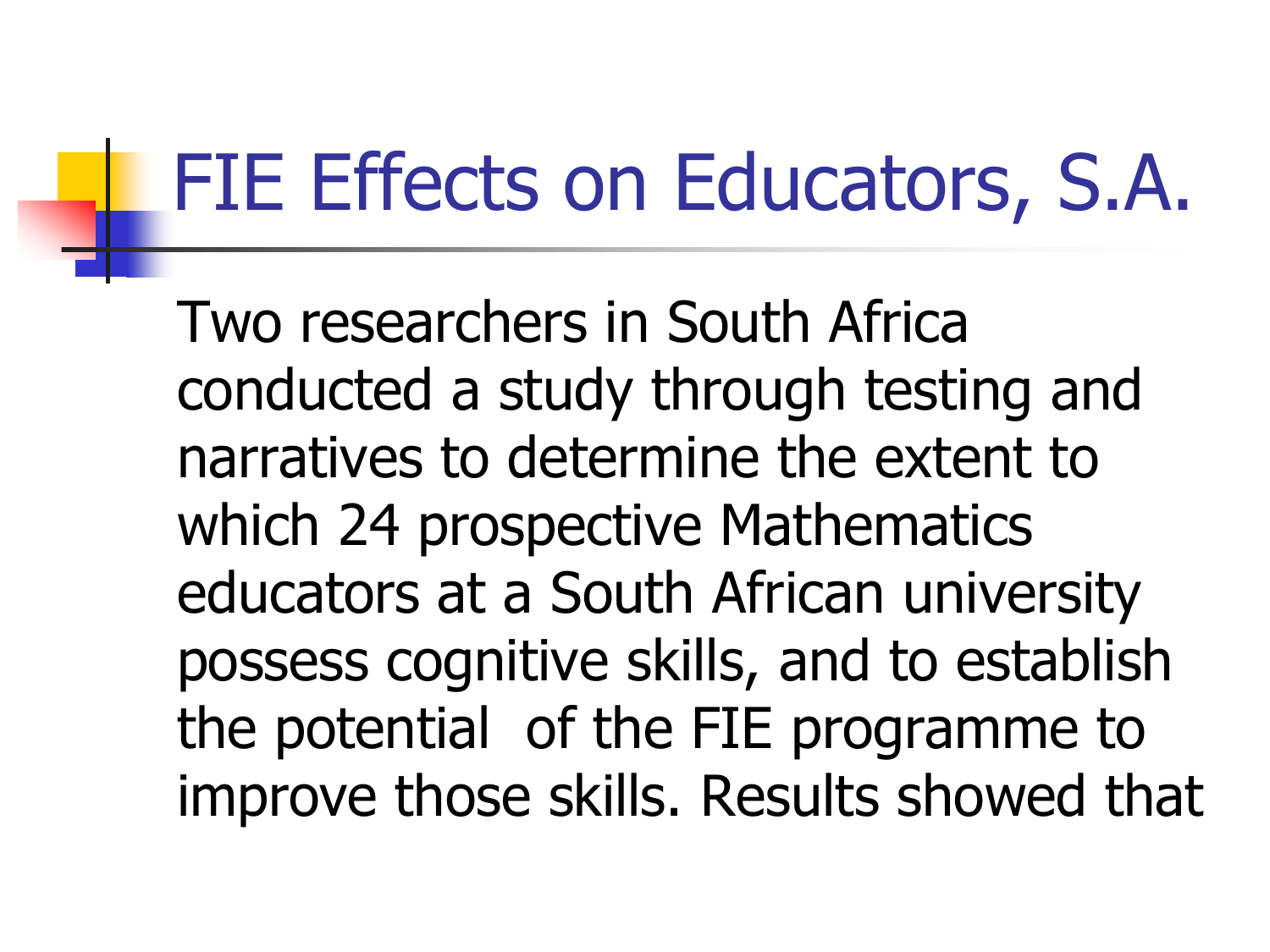# FIE and Educators, cntd.

the FIE programme has the potential to improve and develop cognitive skills and that university lecturers involved in educator-training can be equipped with knowledge about the merits of the FIE programme for improving cognitive performance (Kloppers and Grosser, **Journal of Transdisciplinary Research in** Southern Africa, 2010).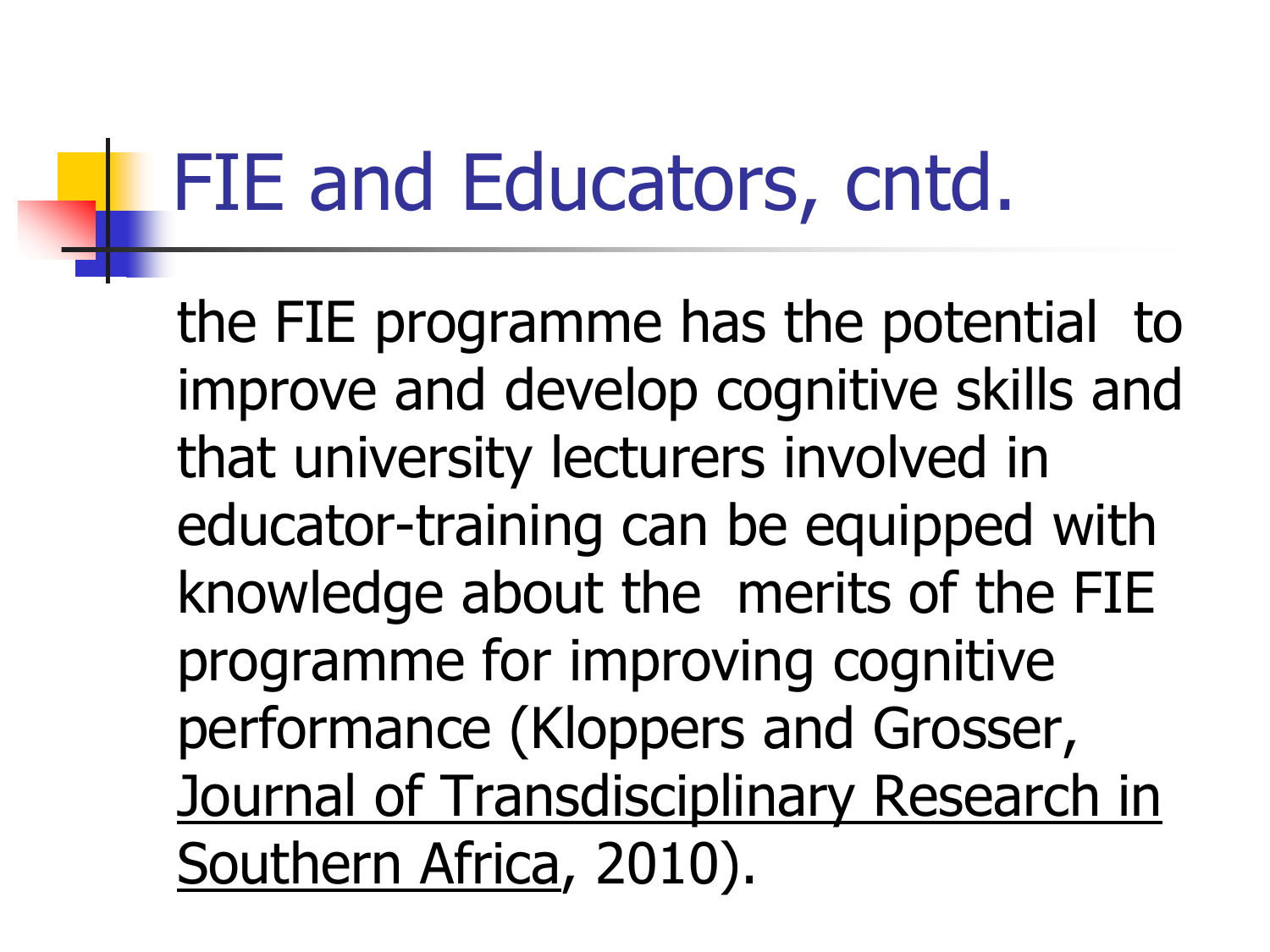### Further Research

Seabi, Joseph (2011)."Relating learning strategies, self-esteem, intellectual functioning with academic achievement among first-year engineering students." South African Journal of Psychology, Vol. 41 (2).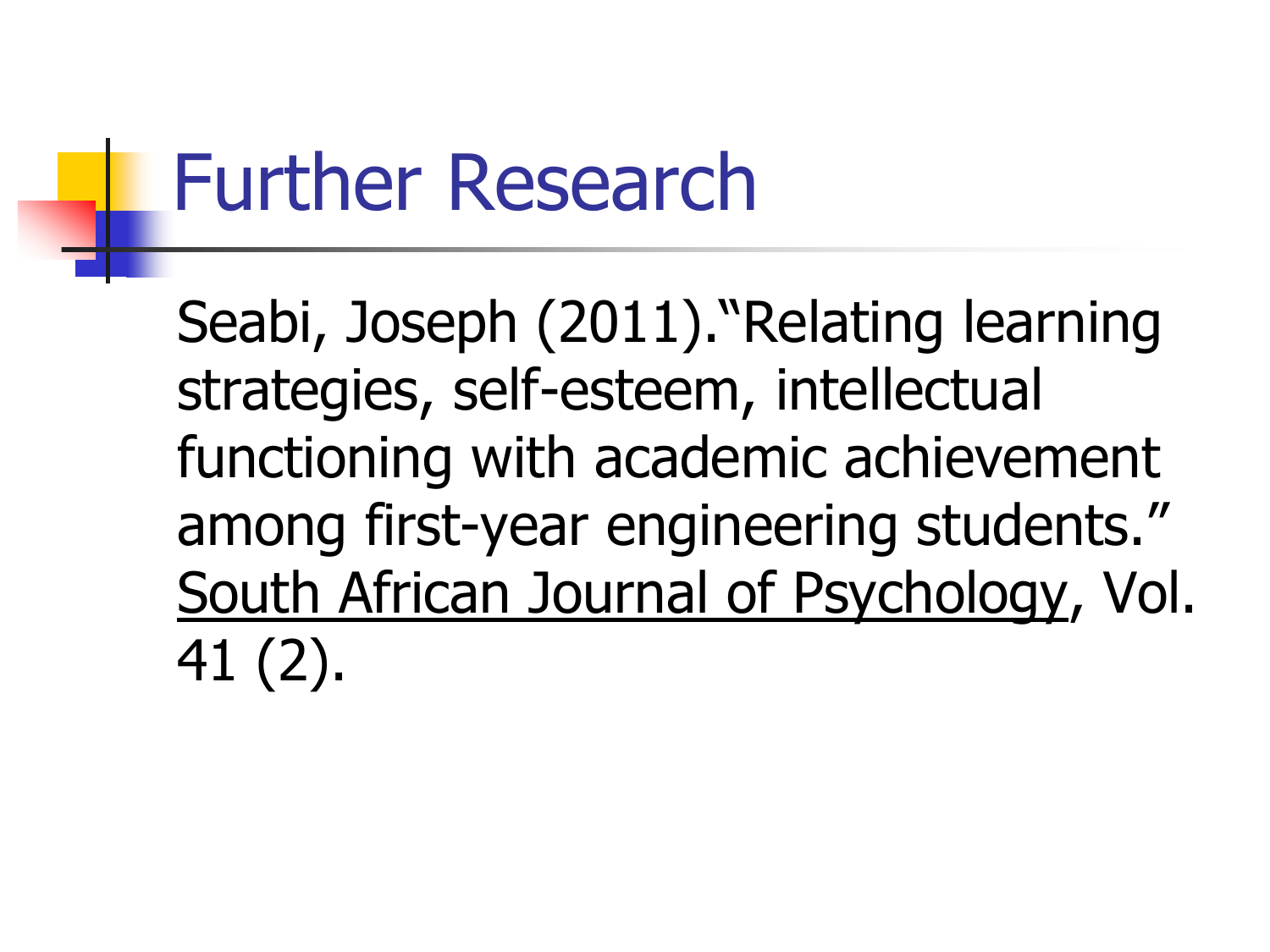# Further Research, cntd.

Durbach, Fleur

Glendinning, J.

Hardman, J.

Pelman, C.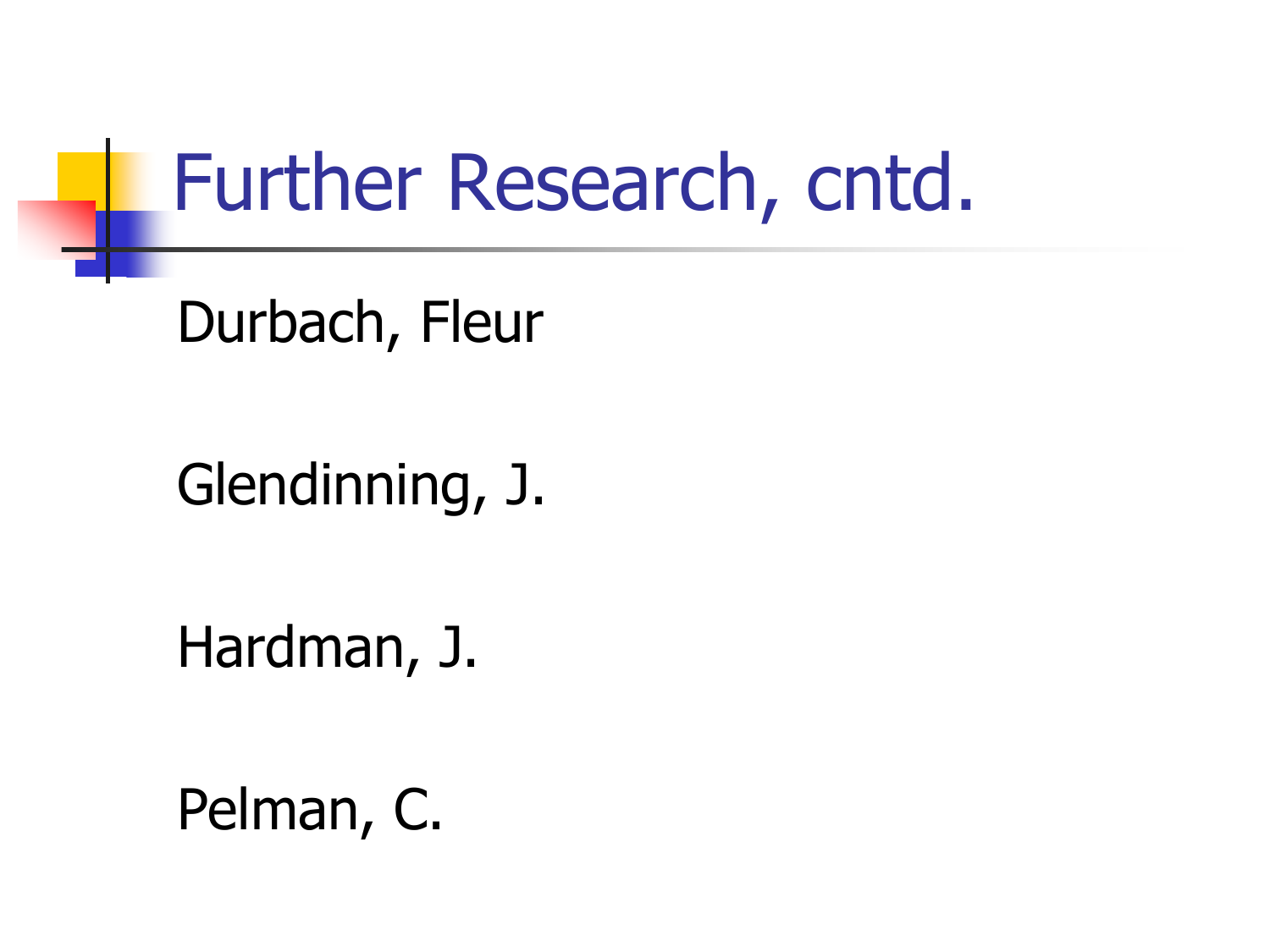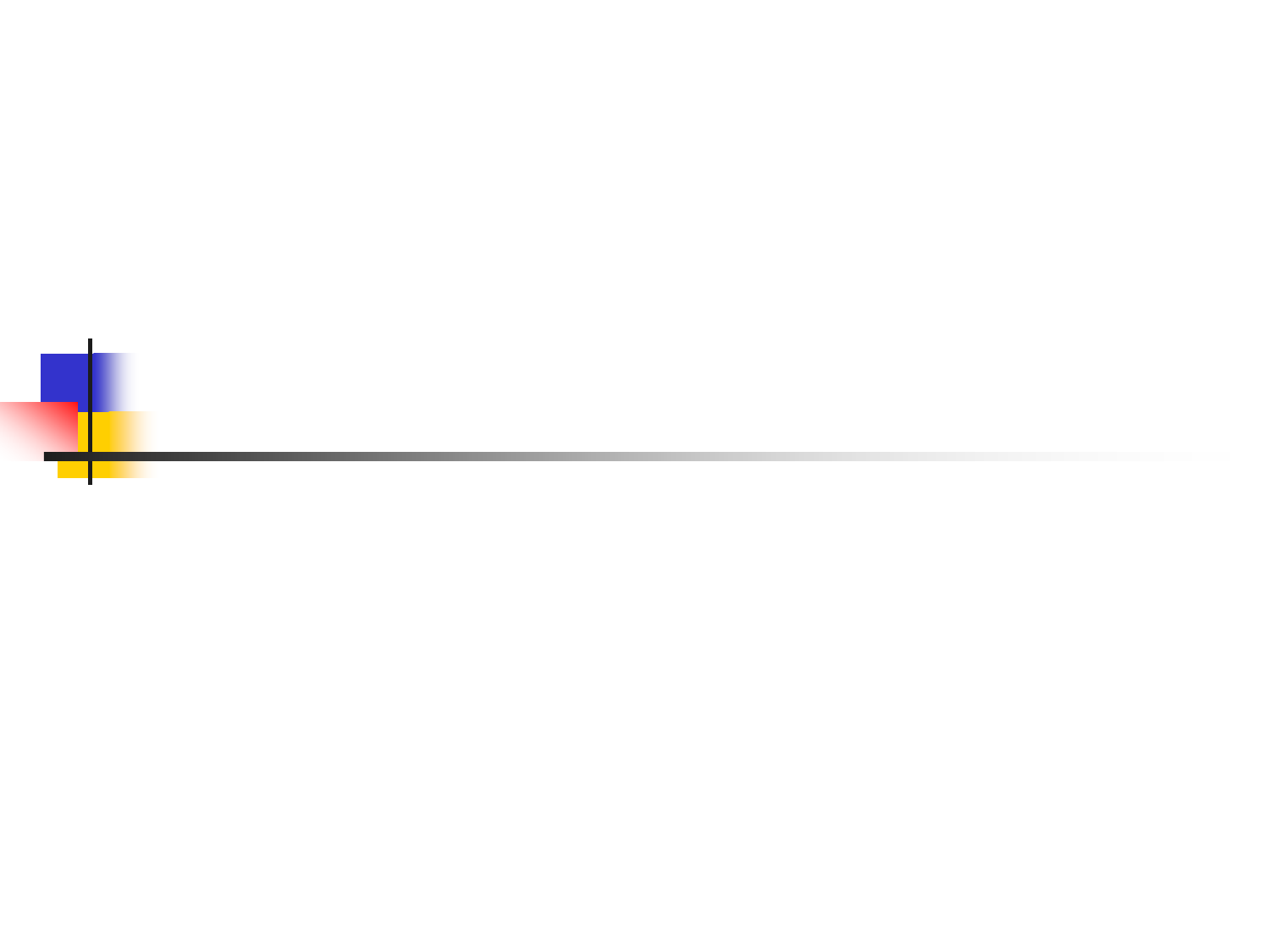# Further Research, cntd.

۰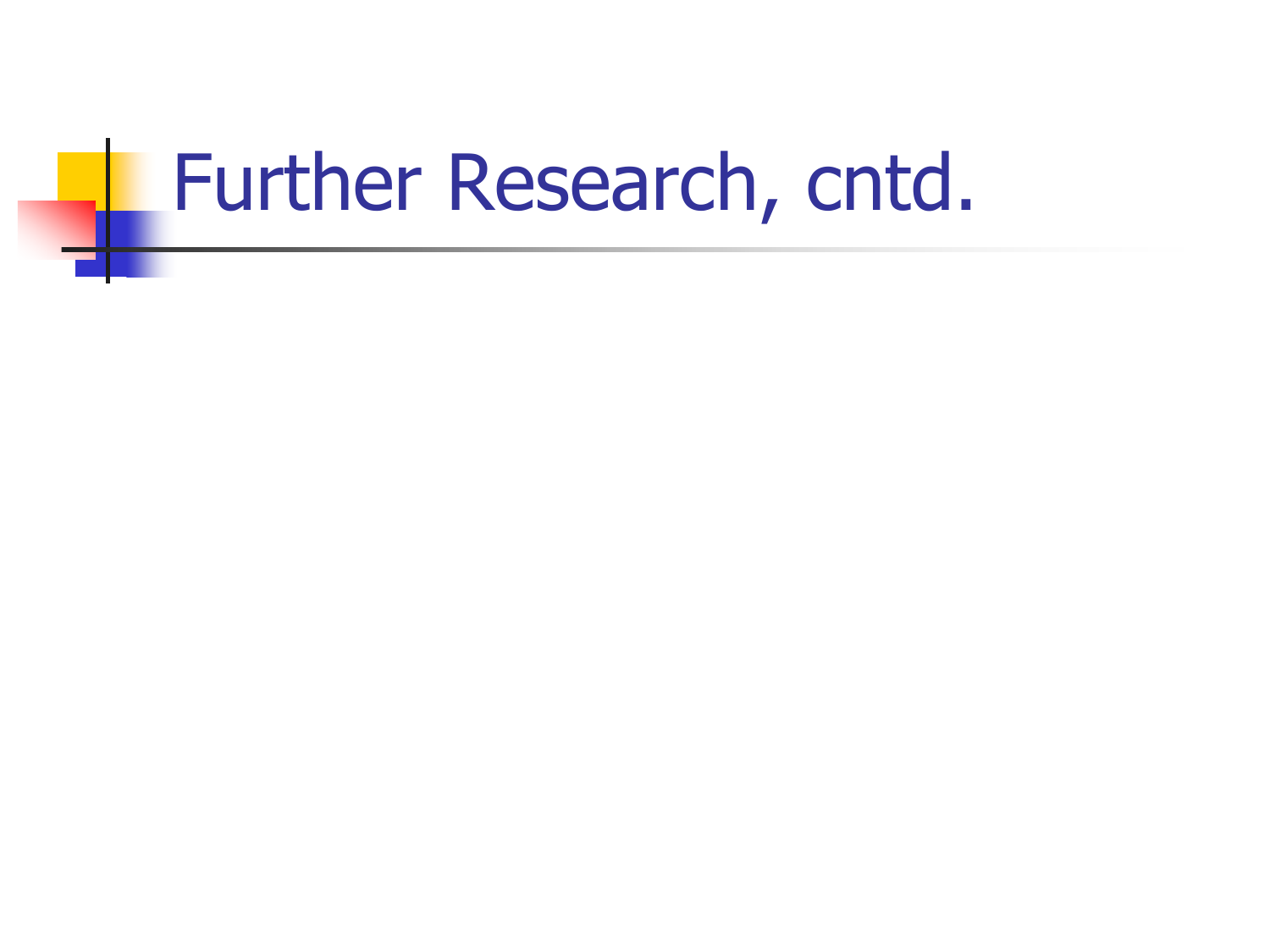# Current situation in S.A.

- Schools are doing FIE programmes in schools e.g.,Bella Vista, Pinelands North primary School
- **FIE-B and FIE-S workshops are offered on a smaller** scale and projects are being run in schools, private therapists, and support personnel in an FET college in Cape Town
- **Universities and Colleges in S.A. have included** Feuerstein's MLE and Cognitive education in undergraduate and post-graduate teacher-training and psychology courses.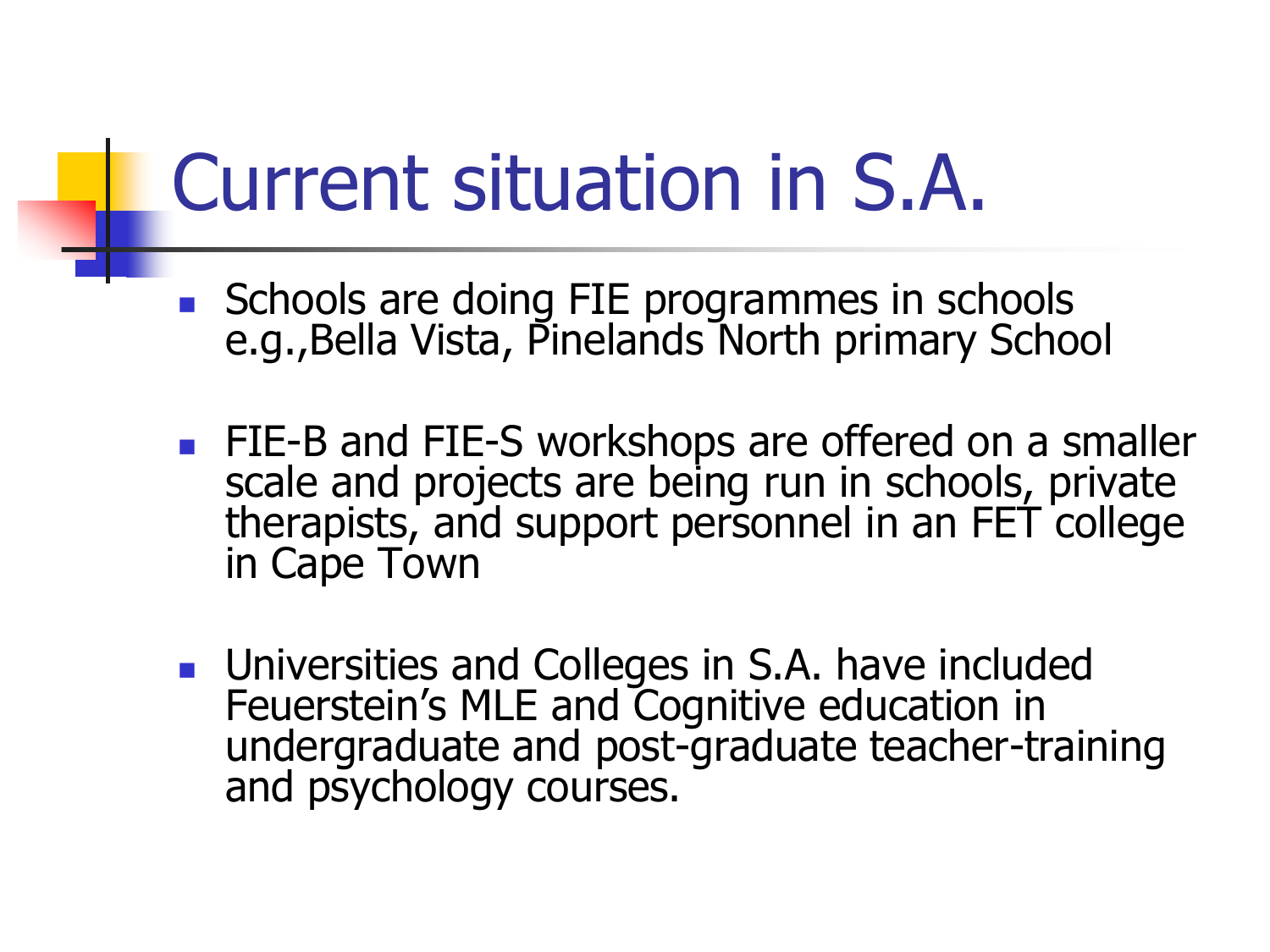## FIE BASIC PROGRAMME

25 Teachers and Educational Therapists have been trained in Cape Town, Johannesburg, and Durban(2010-2013) in the IE program for younger (age 3-8) learners (IE Basic). In addition, 51 teachers at the National Institute for the Deaf (Worcester) have been trained in a combination of IE Basic and IE Standard.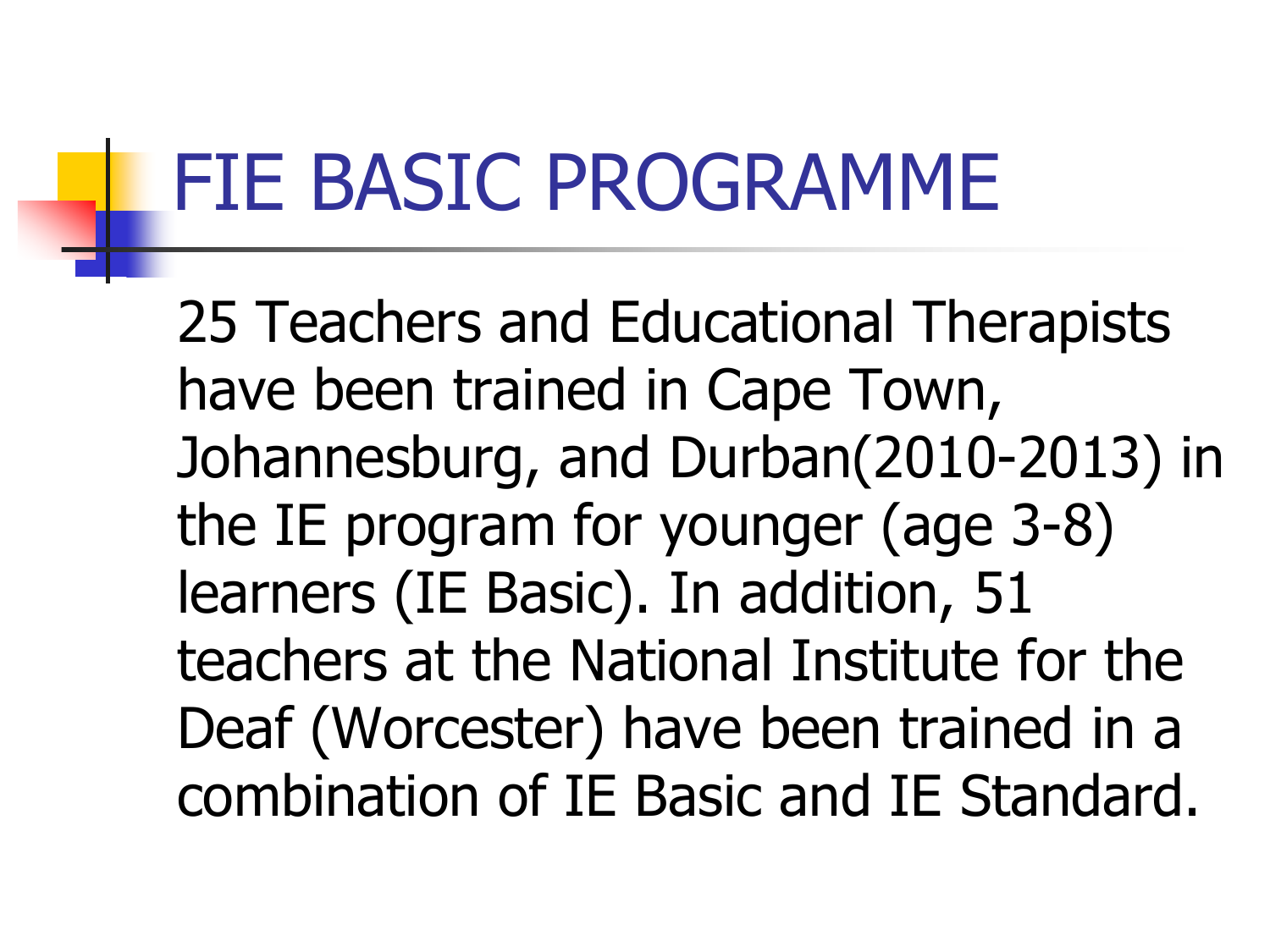Reported Results from IE training in the 4 Sites, 2012

Reported results from the 4 sites (Johannesburg, Cape Town, Durban, and Worcester) have included improvement in students':

pattern-finding

academic motivation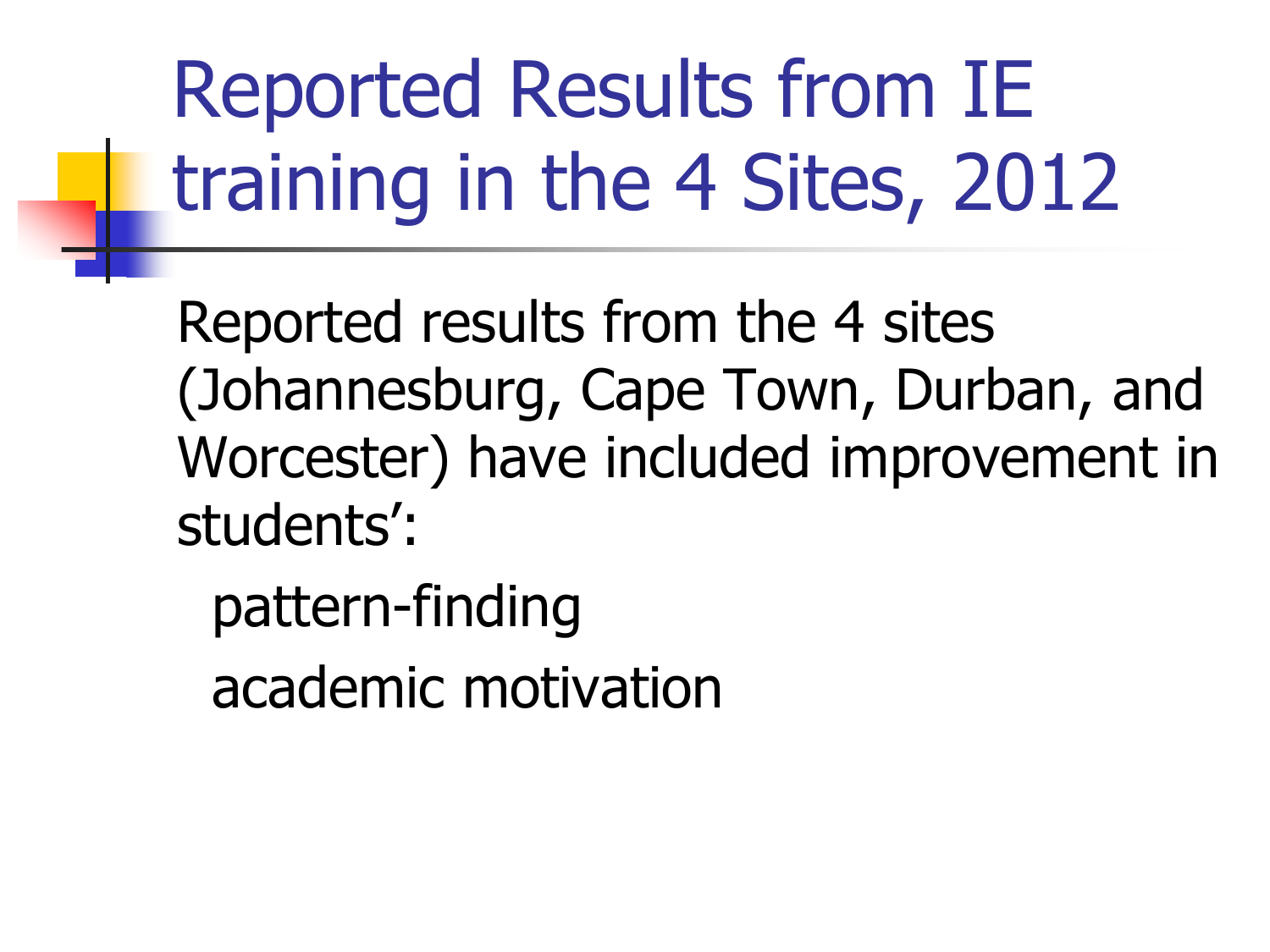# Current Results, cntd.

 Self-Confidence On-Task Behavior Reduction in Impulsivity Detail in Explanations Precision of Comparisons Planning Behaviour Attention Span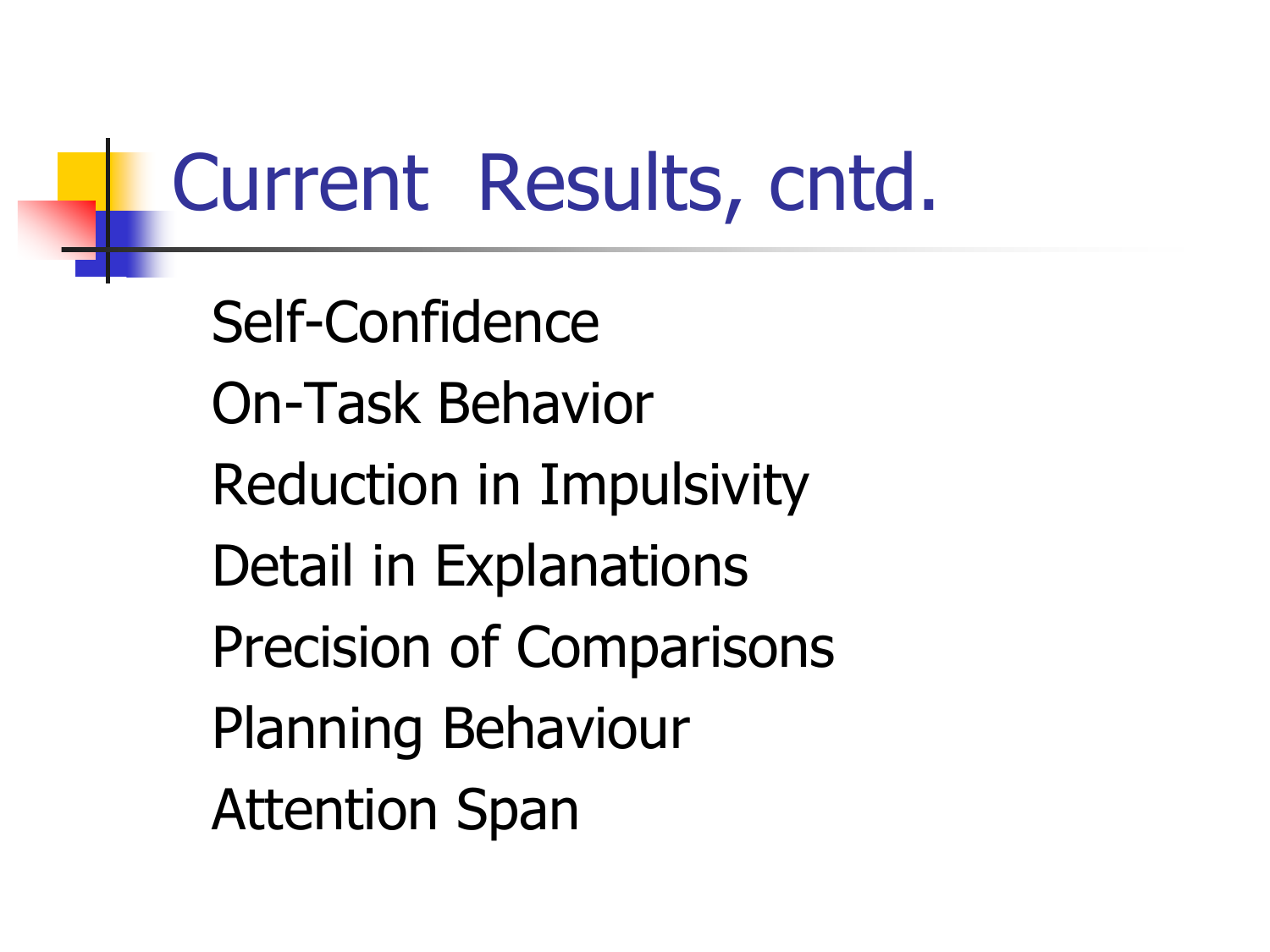# Current Results, cntd.

Organisation Skills Ability to take others' viewpoints Independence in Problem-Solving Making Predictions Peer mediation Thinking for themselves.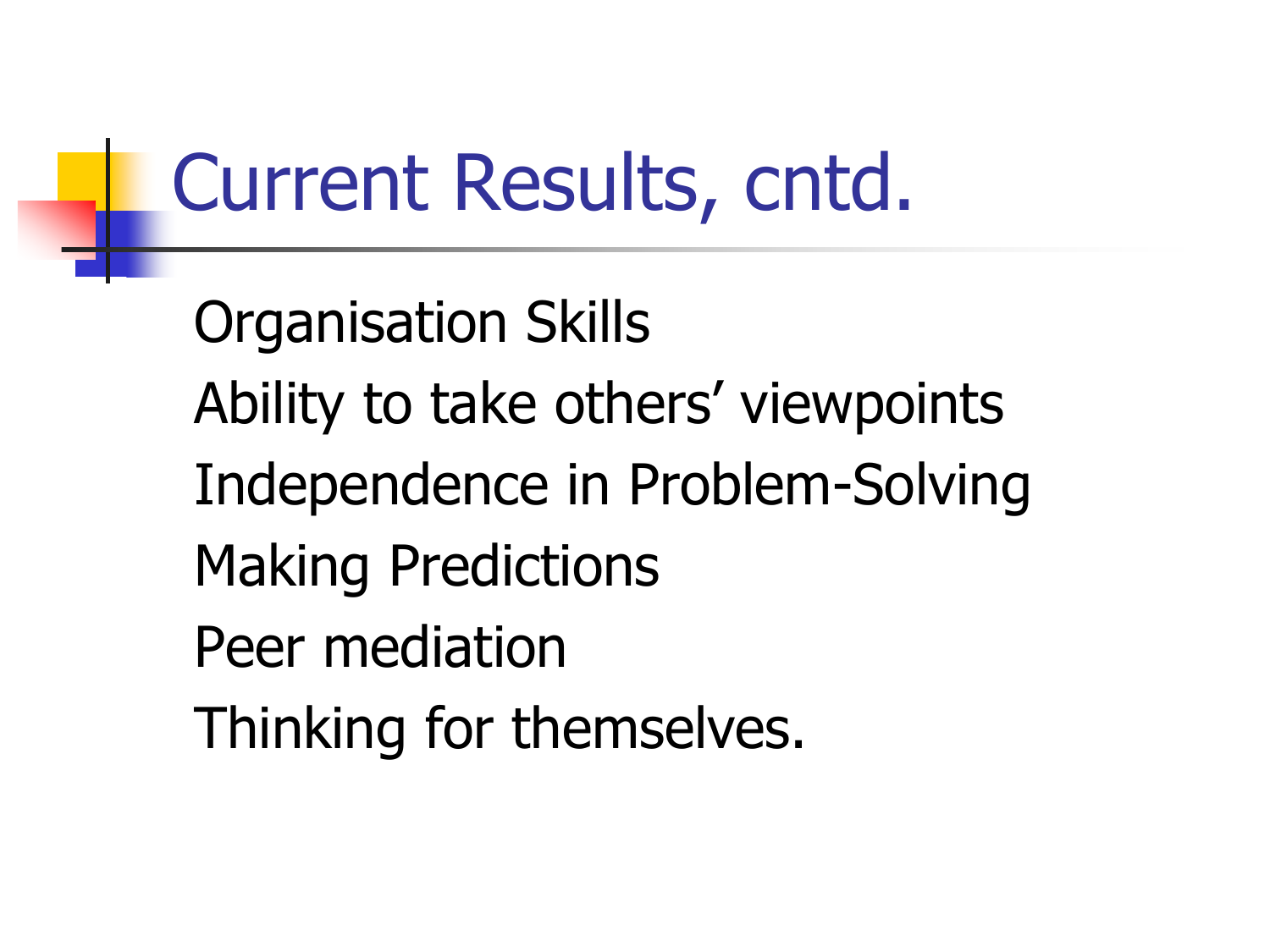# **WEBSITES AND EMAILS**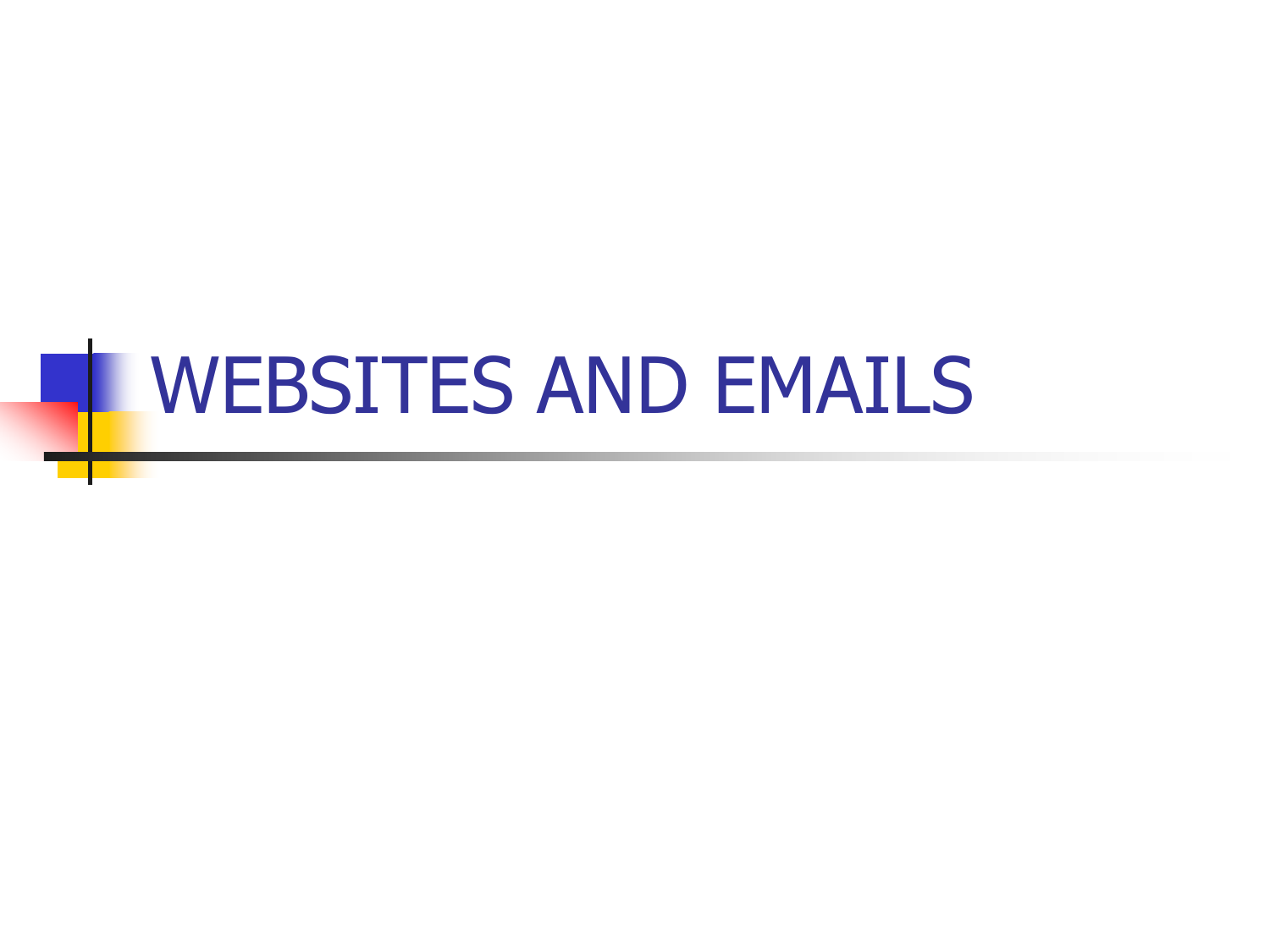#### WEBSITES

[www.icelp.org.il](http://www.icelp.org.il/) [www.iriinc.us](http://www.iriinc.us/) [www.ictaweb.org](http://www.ictaweb.org/) [www.thinkingconnections.org](http://www.thinkingconnections.org/)